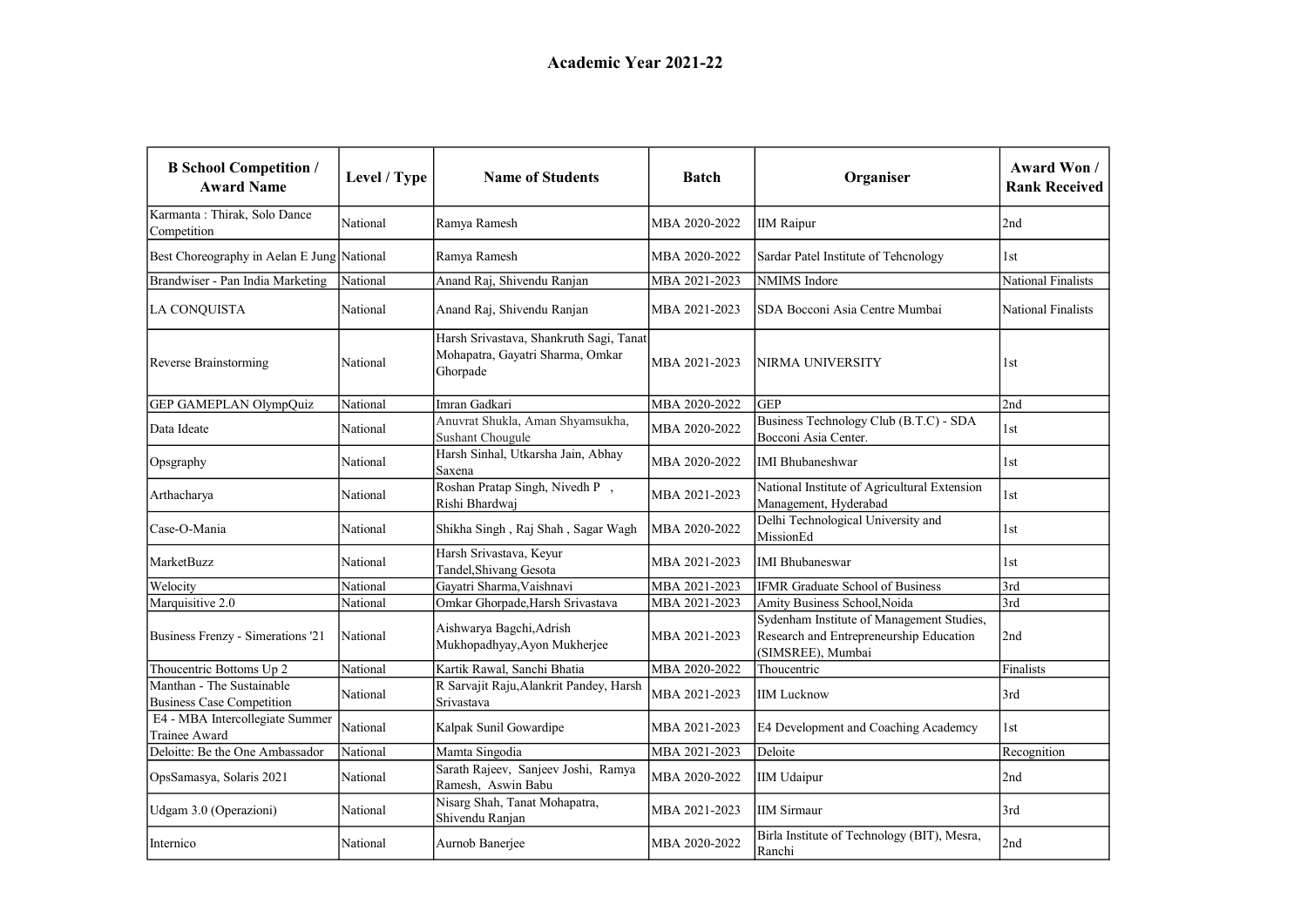| Explicate 2021: Case Competition            | National | Aurnob Banerjee, Priyam Naskar                                   | MBA 2020-2022  | Symbiosis Institute of Management Studies<br>(SIMS), Pune | 1st               |
|---------------------------------------------|----------|------------------------------------------------------------------|----------------|-----------------------------------------------------------|-------------------|
| Data-War                                    | National | Aurnob Banerjee, Priyam Naskar,<br>Raj Shah                      | MBA 2020-2022  | Indian Institute of Management (IIM),<br>Visakhapatnam    | 1st               |
| Samrakshan   Case Study<br>Competition      | National | Aurnob Banerjee, Manisha Bhat,<br>Shreyas Singh                  | MBA 2020-2022  | Indian Institute of Management (IIM),<br>Sirmaur          | 2nd               |
| Lakes Fest 2021                             | National | Rishi Bhardwaj, Shriya Ghosh, Ronak<br>Sharma                    | MBA 2021-2023  | <b>IIM</b> Calcutta                                       | 2nd               |
| Adjuxta - Live Case Study<br>Competition    | National | Mihir Pancholi, Kajal Behl, Pranjal<br>Sharma                    | MBA 2021-2023  | TAPMI                                                     | l3rd              |
| Adjuxta - Live Case Study<br>Competition    | National | Pavan Kumar Kandi, Prince Kumar<br>Singh, Mohammad Kalima Afreen | IMBA 2021-2023 | TAPMI                                                     | 1st               |
| ConQUIZtadors                               | National | Kajal                                                            | MBA 2021-2023  | Symbiosis Centre for Information Technology 3rd           |                   |
| Sanchaalan - Operations case study National |          | Emad Iqbal, Basit Ansari, MD Kalima<br>Afreen                    | MBA 2021-2023  | <b>IIT Kanpur</b>                                         | National Finalist |
| DataVerse 1.0 - Data Visualization<br>Event | National | Aurnob Banerjee, Priyam Naskar                                   | MBA 2020-2022  | Sri Ram College of Commerce (MBA-GBO),<br>Delhi           | National Finalist |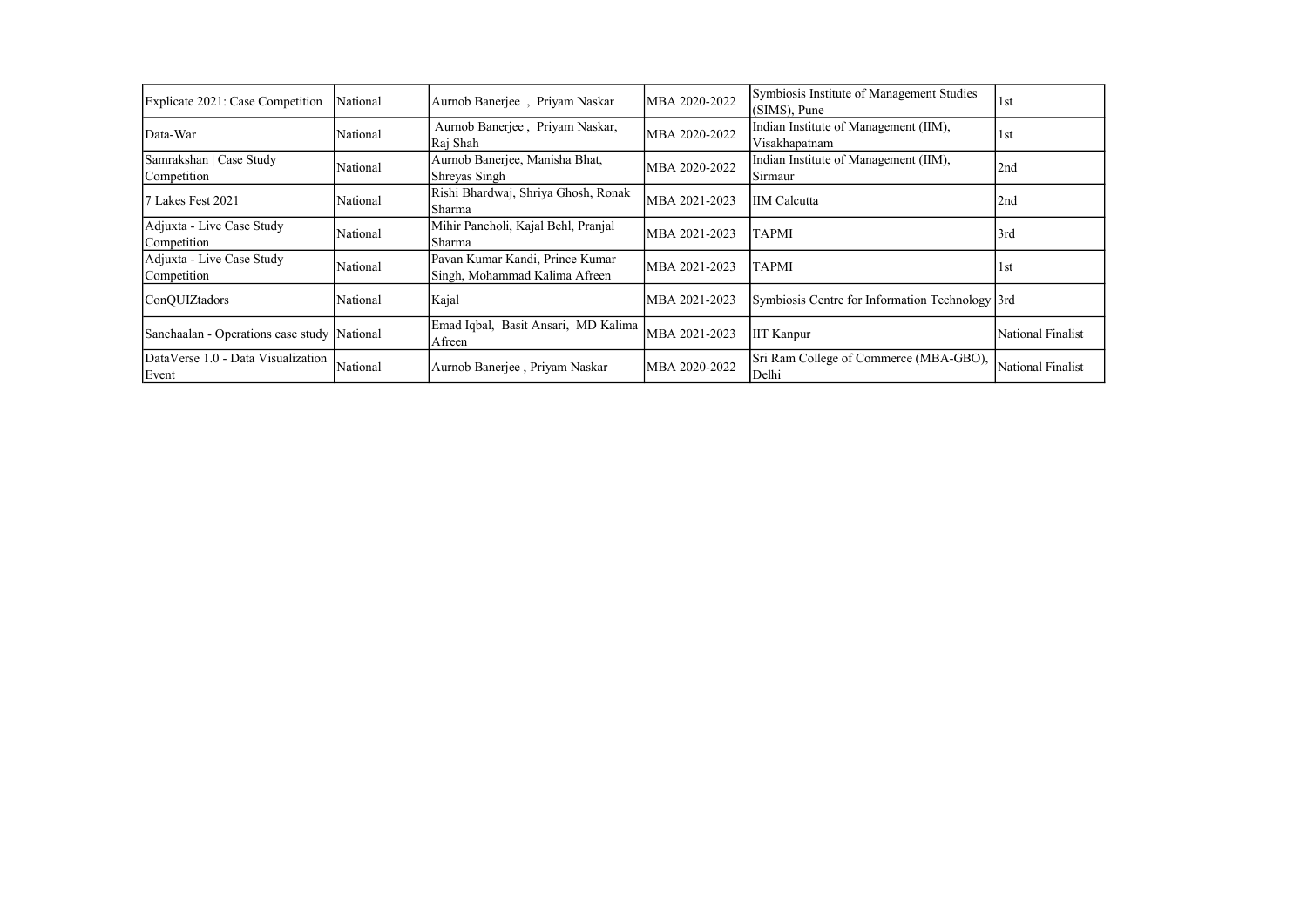| <b>B</b> School Competition<br>Name / Award Name             | Level /<br><b>Type</b> | <b>Name of the Students</b> | <b>Batch</b> | Organiser                                                                                  | Awards won /<br><b>Rank received</b> |
|--------------------------------------------------------------|------------------------|-----------------------------|--------------|--------------------------------------------------------------------------------------------|--------------------------------------|
| <b>Edgistify Innovation</b>                                  |                        | Vignesh Kumar V             |              | Business Strategy, Edgistify, Mumbai                                                       |                                      |
| Challenge 2020                                               | National               | Glenda Clements             | MBA 2019-21  |                                                                                            | 1st                                  |
|                                                              |                        | Pratik Gupta                |              |                                                                                            |                                      |
| Miss Megamodel Online 2020 -<br>Face of Miss mega model 2020 | National               | Ramya Ramesh                | MBA 2020-22  | Livepixels International                                                                   | Winner                               |
|                                                              |                        | Ganesh R                    |              | Delhi Technological                                                                        |                                      |
| Lockdown - Ace the case.<br>Engifest 2.0                     | National               | Jude Jegan                  | MBA 2019-21  | University (DTU), New Delhi                                                                | 1st                                  |
|                                                              |                        | Rohan Mehta                 |              |                                                                                            |                                      |
| <b>GFEF Virtual Hackthon</b>                                 |                        | Vignesh Kumar V             |              |                                                                                            |                                      |
| competition                                                  | National               | Glenda Clements             | MBA 2019-21  | GCEC Jaipur & AIC-RNTU Bhopal                                                              | 2nd                                  |
|                                                              |                        | Pratik Gupta                |              |                                                                                            |                                      |
|                                                              | National               | Vignesh Kumar V             |              |                                                                                            |                                      |
| Entangled                                                    |                        | Glenda Clements             | MBA 2019-21  | IFMR, KREA University                                                                      | 2nd                                  |
|                                                              |                        | Pratik Gupta                |              |                                                                                            |                                      |
| SARV BYJUS Case study<br>competition                         | National               | Vignesh Kumar V             | MBA 2019-21  | The Business School, University<br>of Jammu in association of<br><b>BYJUS</b> and The Care | 2nd                                  |
| Economania Quiz<br>Competition                               | National               | Aman Shyamsukha             | MBA 2020-22  | Indian Institute of<br>Management, Rohtak                                                  | 3rd                                  |
| <b>Business Excursion</b>                                    | National               | Aman Shyamsukha             | MBA 2020-22  | University Business School (UBS),<br>Punjab University                                     | 2nd                                  |
| Sanchaalan: Nationwide                                       | National               | Rohan Mehta                 | MBA 2019-21  | IIT-Kanpur                                                                                 | 2nd                                  |
| <b>Operations Case Study</b>                                 |                        | Ganesh R                    |              |                                                                                            |                                      |
|                                                              |                        | Nidhi Shetty                |              |                                                                                            |                                      |
| Rann-Neeti 2020                                              | National               | Hrishikesh Karekar          | MBA 2019-21  | <b>NMIMS INDORE</b>                                                                        | 1st                                  |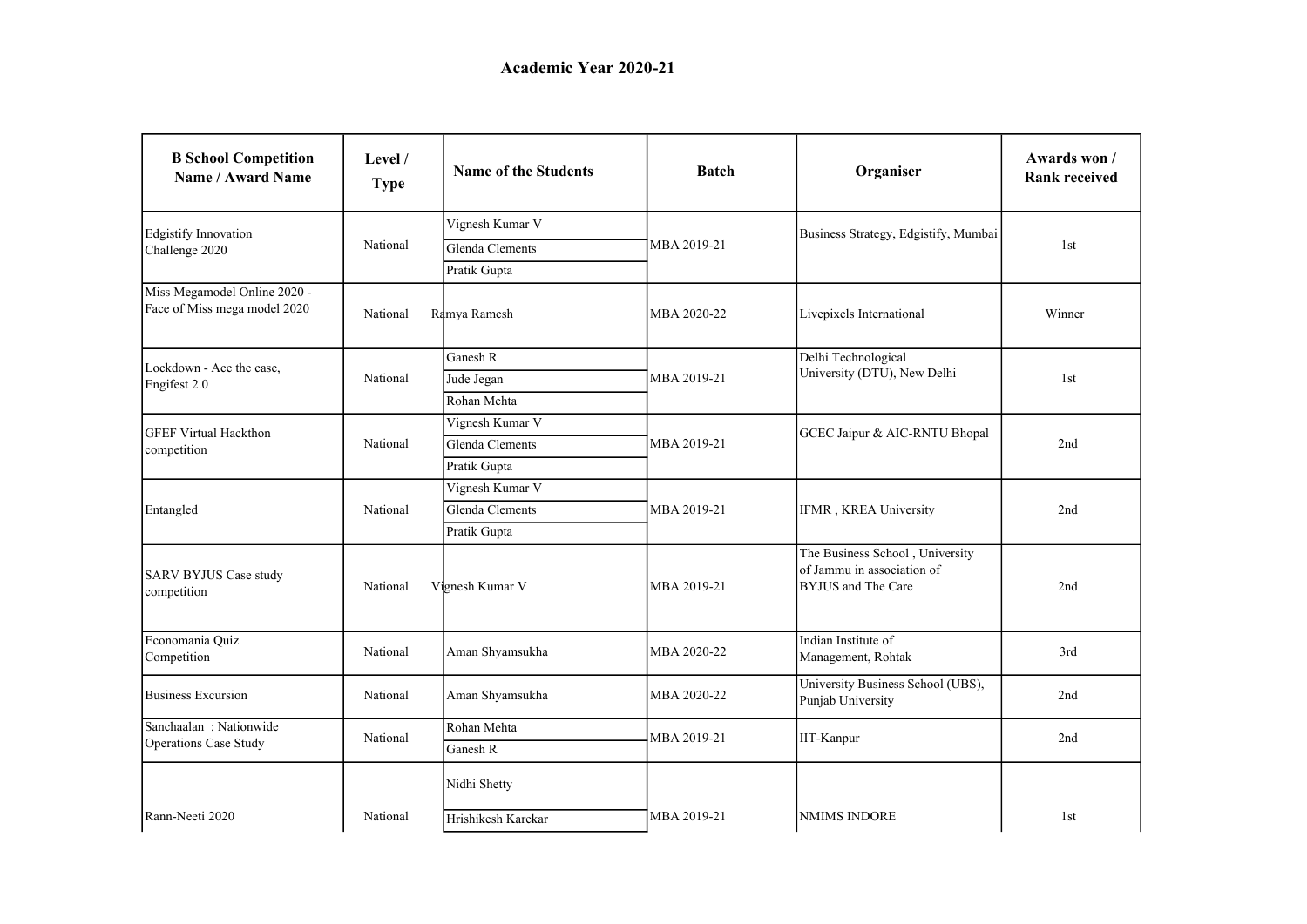|                                                       |          | Akshit Goel          |                  |                                                      |                   |
|-------------------------------------------------------|----------|----------------------|------------------|------------------------------------------------------|-------------------|
|                                                       |          | Karthik M            |                  |                                                      |                   |
| Olympfreak                                            | National | Vignesh Kumar V      | MBA 2019-21      | Indian Institute of Management,<br>Bangalore         | 3rd               |
|                                                       |          | Glenda Rosy Clements |                  |                                                      |                   |
|                                                       |          | Pratik Gupta         |                  |                                                      |                   |
|                                                       |          | Joel John            | MBA 2019-21      |                                                      |                   |
|                                                       |          | Rituparna Seal       |                  | SAP                                                  |                   |
| ERP SIM India Competition 2020                        | National | Sarath Rajeev        |                  | University Alliances, India                          | 2nd               |
|                                                       |          | Amit Agrawal         | MBA 2020-22      |                                                      |                   |
|                                                       |          | Kaushik Nath         |                  |                                                      |                   |
| Beer Cup Challenge 6.0                                | National | Ritobrata Choudhury  | MBA 2019-21      | International<br>Management                          | 1st               |
|                                                       |          | Raka Ghosh Dastidar  |                  | Institute (IMI), New Delhi                           |                   |
|                                                       | National | Sarath Rajeev        | MBA 2019-21 &    | Accenture                                            |                   |
| Applied Intelligence Case Study<br>Challenge          |          | Hrishikesh Karekar   | MBA 2020-22      |                                                      | Second Runners up |
|                                                       |          | Karthik M            |                  |                                                      |                   |
|                                                       | National | Sushant Chougule     |                  |                                                      |                   |
| Vishleshan                                            |          | Aman shyamsukha      | MBA 2020-22      | NIT Trichy                                           | 3rd               |
|                                                       |          | Anuvrat Shukla       |                  |                                                      |                   |
|                                                       |          | Raj Shah             |                  |                                                      |                   |
|                                                       | National | Anand Goyal          | MBA 2019-21, $&$ | Renault India Pvt Ltd and                            | 1st               |
| Majesto                                               |          | Meet Gandhi          | MBA 2020-22      | SIOM, Nashik                                         |                   |
|                                                       |          | Jay Bhalani          |                  |                                                      |                   |
| Accenture AI Case Study                               |          | Shikha Singh         | MBA 2019-21 &    |                                                      |                   |
| Challenge                                             | National | Lakshit Jain         | MBA 2020-22      | Accenture                                            | 2nd               |
|                                                       |          | Siddharth Sanniti    |                  |                                                      |                   |
| Sarvatra: Supply Chain Article<br>Writing Competition | National | Harsh Sinhal         | MBA 2020-22      | Xavier School of<br>Management (XLRI),<br>Jamshedpur | 2nd               |
| Case Study Competition - Annual                       |          | Atharva Rajhans      | MBA 2020-22      | SIOM Consulting Club in                              | 3rd               |
| Consulting                                            | National | Shalini Dutta        |                  | association with Faber                               |                   |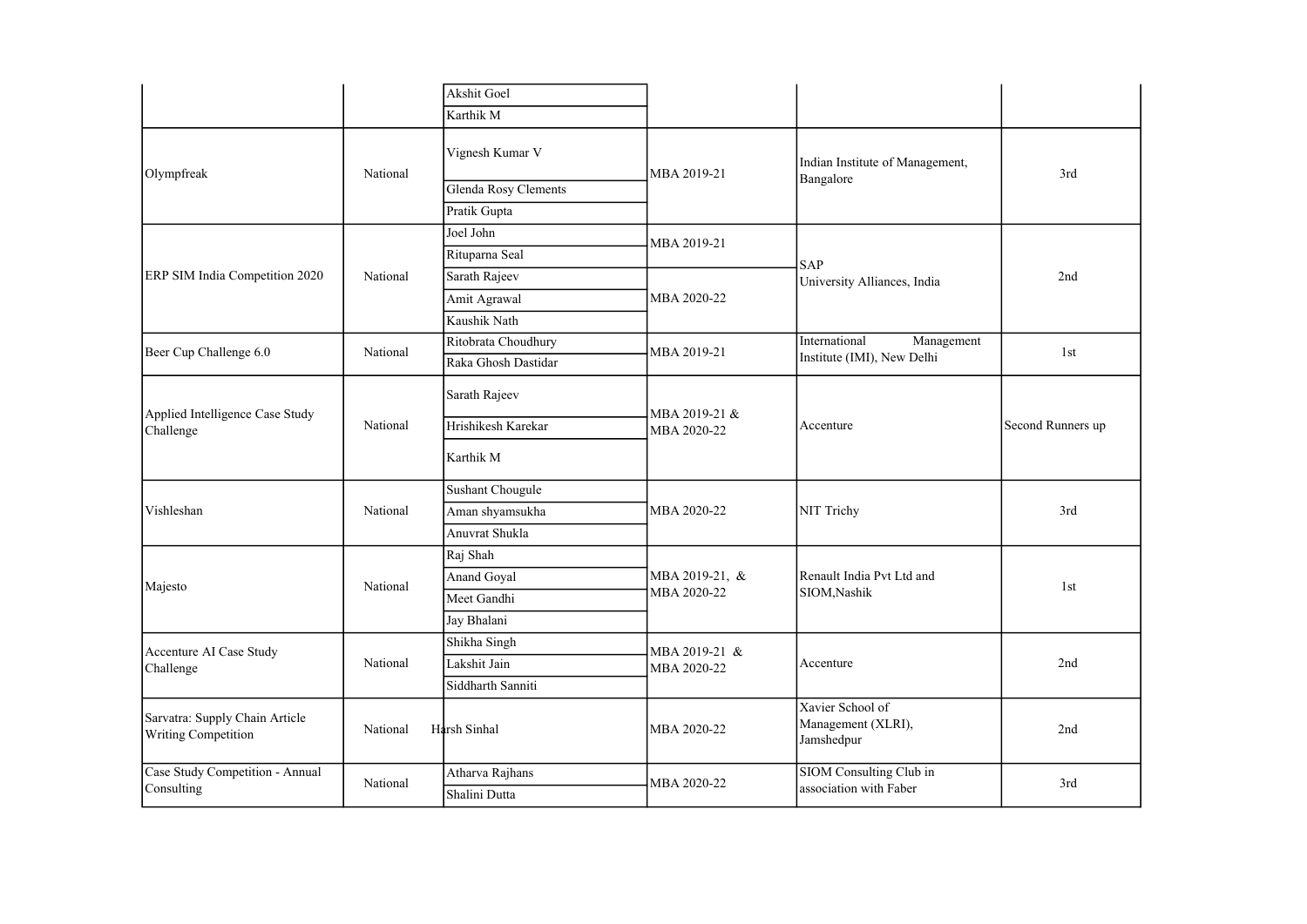| Continuum 7.0 Case Study                                      | National | <b>RAJ SHAH</b>    | MBA 2020-22 | Goa Institute Of                                           | 1st |
|---------------------------------------------------------------|----------|--------------------|-------------|------------------------------------------------------------|-----|
| Challenge                                                     |          | SHIKHA SINGH       |             | Management                                                 |     |
|                                                               |          | <b>SAGAR WAGH</b>  |             |                                                            |     |
| Case Study Competition - Annual<br><b>Consulting Conclave</b> | National | Vatsal Gupta       | MBA 2020-22 | SIOM Consulting Club in<br>association with Faber Infinite | 1st |
|                                                               |          | Aditi Chauhan      |             | Consulting                                                 |     |
|                                                               |          | Harshit Papola     |             |                                                            |     |
|                                                               |          | Vatsal Gupta       |             |                                                            |     |
| Opuskriya                                                     | National | Harshit Papola     | MBA 2020-22 | IMT Hyderabad, KPMG                                        | 1st |
|                                                               |          | Aditi Chauhan      |             |                                                            |     |
| Case Study Competition - Annual<br><b>Consulting Conclave</b> | National | Ramya Ramesh       | MBA 2020-22 | SIOM Consulting Club in<br>association with Faber Infinite | 2nd |
|                                                               |          | Sarath Rajeev      |             | Consulting                                                 |     |
|                                                               |          | Shanmukh patnaik   |             |                                                            |     |
| Prodyogiki - An analytics event                               | National | Aman Shyamsukha    |             |                                                            | 1st |
|                                                               |          | Anuvrat Shukla     | MBA 2020-22 | <b>IIM Rohtak</b>                                          |     |
|                                                               |          | Sushant Chougule   |             |                                                            |     |
|                                                               |          | Aman Shyamsukha    |             |                                                            |     |
| Optaqon 1.0 - Operations                                      | National | Anuvrat Shukla     | MBA 2020-22 | <b>IIM Visakhapatnam</b>                                   | 1st |
|                                                               |          | Sushant Chougule   |             |                                                            |     |
|                                                               |          | Aman Shyamsukha    |             |                                                            |     |
| Cogentix - Analytics                                          | National | Anuvrat Shukla     | MBA 2020-22 | <b>IMT</b> Hyderabad                                       | 2nd |
|                                                               |          | Sushant Chougule   |             |                                                            |     |
| Consultimate 5.0                                              | National | Aman Shyamsukha    | MBA 2020-22 | <b>International Management</b><br>Institute, Delhi        | 1st |
|                                                               |          | Sushant Chougule   |             |                                                            |     |
|                                                               |          | Vishala Deshpande  |             |                                                            |     |
| Trilogy 2021                                                  | National | Hrishikesh Palande | MBA 2019-21 | <b>IIM Lucknow</b>                                         | 3rd |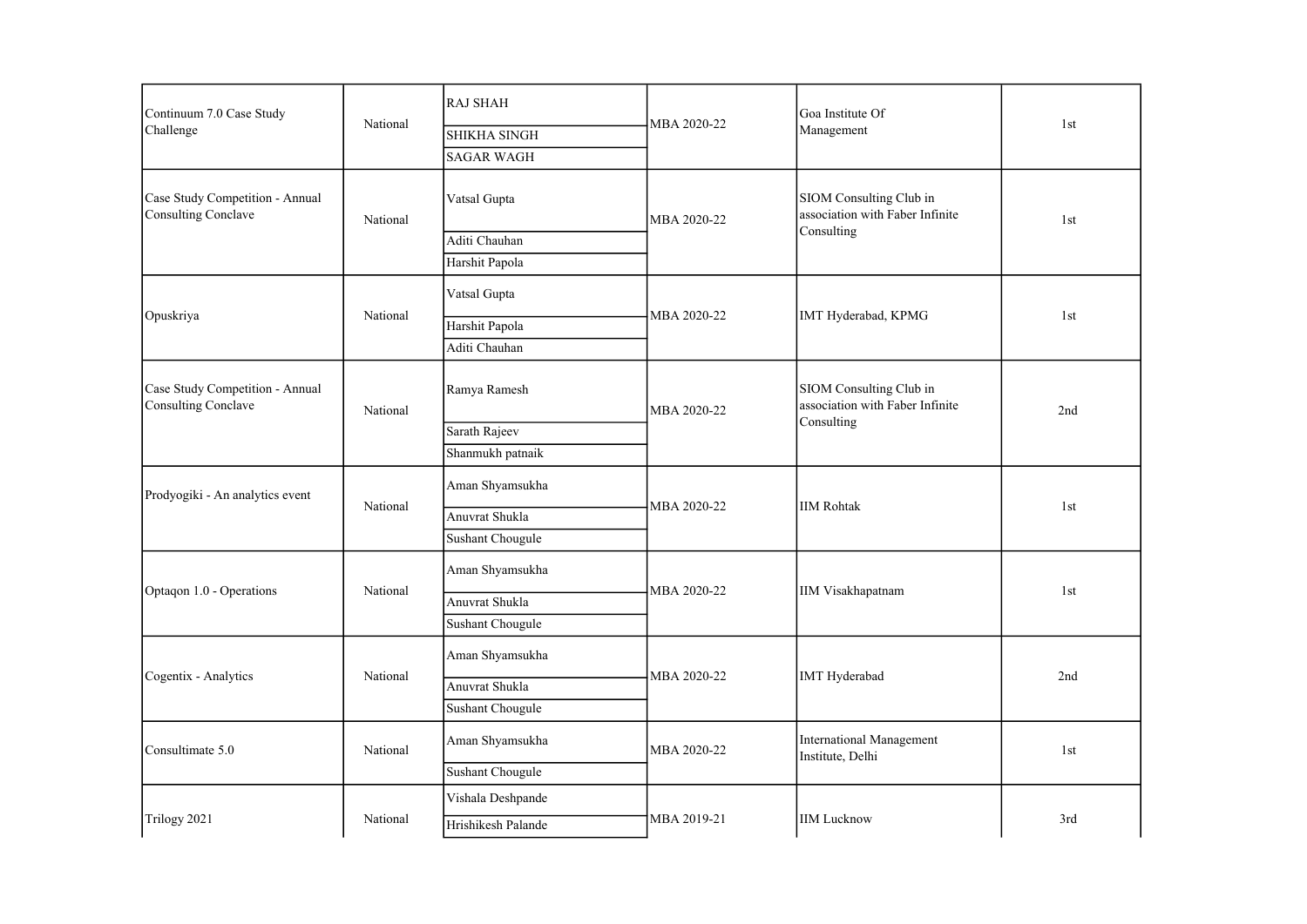|                                                                |          | Prashant Thapliyal   |                 |                                                                |     |
|----------------------------------------------------------------|----------|----------------------|-----------------|----------------------------------------------------------------|-----|
| Accenture AI Case Study                                        |          | Aishwarya Banerjee   | MBA 2019-21 and |                                                                |     |
| Competition 2020                                               | National | Jude Jegan           | MBA 2020-22     | Accenture                                                      | 3rd |
|                                                                |          | Khyati Sonavane      |                 |                                                                |     |
| QRIOSITY- National Level Quiz                                  | National | Vignesh Kumar V      | MBA 2019-21     | Goa Institute of<br>Management                                 | 3rd |
|                                                                |          | Glenda Rosy Clements |                 |                                                                |     |
|                                                                |          | Vignesh Kumar V      | MBA 2019-21 and |                                                                |     |
| Op-WIZ 3.0                                                     | National | Debarpita Roy        | MBA 2020-22     | <b>IIM Nagpur</b>                                              | 2nd |
| <b>BRAIN-A-LYTICS 3.0</b>                                      | National | Lakshit Jain         | MBA 2019-21 and | <b>IIM Nagpur</b>                                              | 2nd |
|                                                                |          | Debarpita Roy        | MBA 2020-22     |                                                                |     |
| Operatius'21 - A National level                                | National | Imran Gadkari        | MBA 2020-22,    | <b>IIM Kashipur</b>                                            | 1st |
| Operations and Supply                                          |          | Aman Shyamsukha      |                 |                                                                |     |
|                                                                | National | Aman Shyamsukha      |                 |                                                                |     |
| Ophzeus 3.0                                                    |          | Sushant Chougule     | MBA 2020-22     | <b>IIM Sirmaur</b>                                             | 3rd |
|                                                                |          | Debarpita Roy        |                 |                                                                |     |
|                                                                | National | Aman Shyamsukha      |                 |                                                                |     |
| Optimo                                                         |          | Sushant Chougule     | MBA 2020-22     | <b>IIT Madras</b>                                              | 1st |
|                                                                |          | Debarpita Roy        |                 |                                                                |     |
| Case-OPS, Aavartan                                             | National | Harsh Sinhal         | MBA 2020-22     | NIT Raipur                                                     | 2nd |
|                                                                |          | Utkarsha Jain        |                 |                                                                |     |
|                                                                |          | Harsh Sinhal         |                 | <b>IIM Kashipur</b>                                            |     |
| Consulting Knights'21                                          | National | Utkarsha Jain        | MBA 2020-22     |                                                                | 3rd |
|                                                                |          | Abhijith S Nair      |                 |                                                                |     |
| Insightalyze - National Level<br>Data Visualization Comptetion | National | Aurnob Banerjee      | MBA 2020-22     | <b>IIM Ranchi</b>                                              | 1st |
| Ignite                                                         | National | Aurnob Banerjee      | MBA 2020-22     | Indian Institute of Management<br>(IIM), Rohtak                | 2nd |
| Pratiti                                                        | National | Aurnob Banerjee      | MBA 2020-22     | Institute of Management, Nirma<br>University (IMNU), Ahmedabad | 2nd |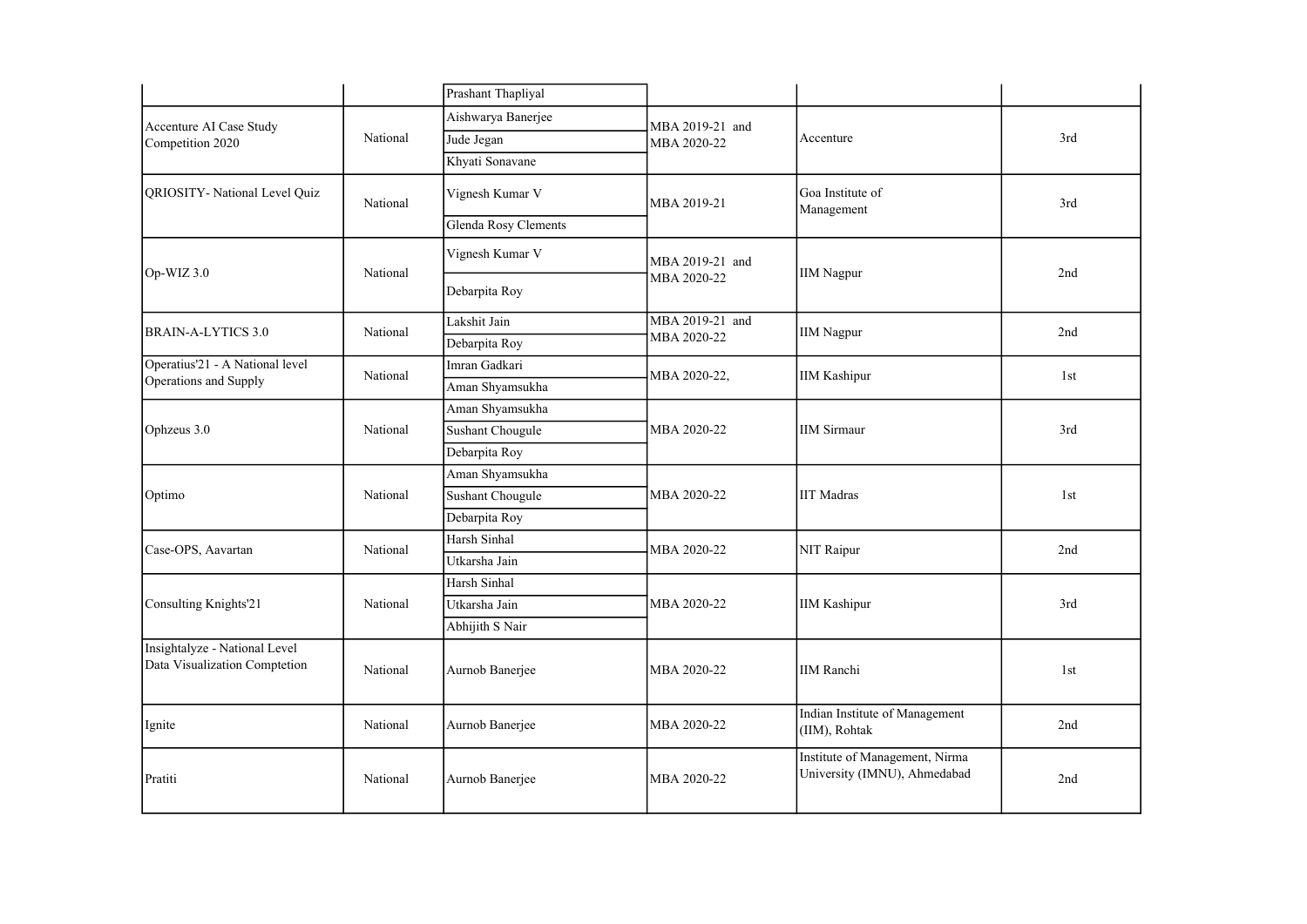| Mudra, (Jai-Utsav 2021)                                 | National | Ramya Ramesh           | MBA 2020-22 | Jaipuria institute of<br>Management, Indore | 1st                        |
|---------------------------------------------------------|----------|------------------------|-------------|---------------------------------------------|----------------------------|
| E.P.I.C.<br><b>TVS</b><br>Credit<br>Analytics Challenge | National | Atul sharma            | MBA 2019-21 | <b>TVS</b>                                  | 1st                        |
| National Students Research<br>Conference 21             | National | Ashwin Sunil Chopane   | MBA 2020-22 | SIOM Nashik                                 | Winner Best paper<br>award |
|                                                         |          | Abhishek Bhattacherjee |             |                                             |                            |
|                                                         |          | Aditi Chauhan          |             |                                             |                            |
| Campus Champion<br>Challenge 2021                       | National | Harshit Papola         | MBA 2020-22 | India Center<br>General Mills               | 1st                        |
|                                                         |          | Prathmesh Pawar        |             |                                             |                            |
|                                                         |          | Kartik Rawal           |             |                                             |                            |
| Nirvana 2021 (Brakefree solo<br>dance)                  | National | Ramya Ramesh           | MBA 2020-22 | <b>IIM Shillong</b>                         | 2nd                        |
|                                                         |          | Aman Shyamsukha        | MBA 2020-22 | <b>IIM Trichy</b>                           |                            |
| X-Caliber                                               | National | Monalisa Pradhan       |             |                                             | 1st                        |
|                                                         |          | Shikha Singh           |             |                                             |                            |
| Momentum                                                | National | Harsh Sinhal           | MBA 2020-22 | <b>KJSIM</b>                                | 3rd                        |
|                                                         |          | Utkarsha Jain          |             |                                             |                            |
|                                                         |          | Harsh Sinhal           |             |                                             |                            |
| Enigma 5.0                                              | National | Utkarsha Jain          | MBA 2020-22 | <b>SIOM Nashik</b>                          | 3rd                        |
|                                                         |          | Sri Harsha Nellore     |             |                                             |                            |
| Operaticon                                              | National | Aman Shyamsukha        | MBA 2020-22 | <b>IIM Rohtak</b>                           | 1st                        |
| Battleground 15.0                                       | National | Aman Shyamsukha        | MBA 2020-22 | <b>IIM Shillong</b>                         | 1st                        |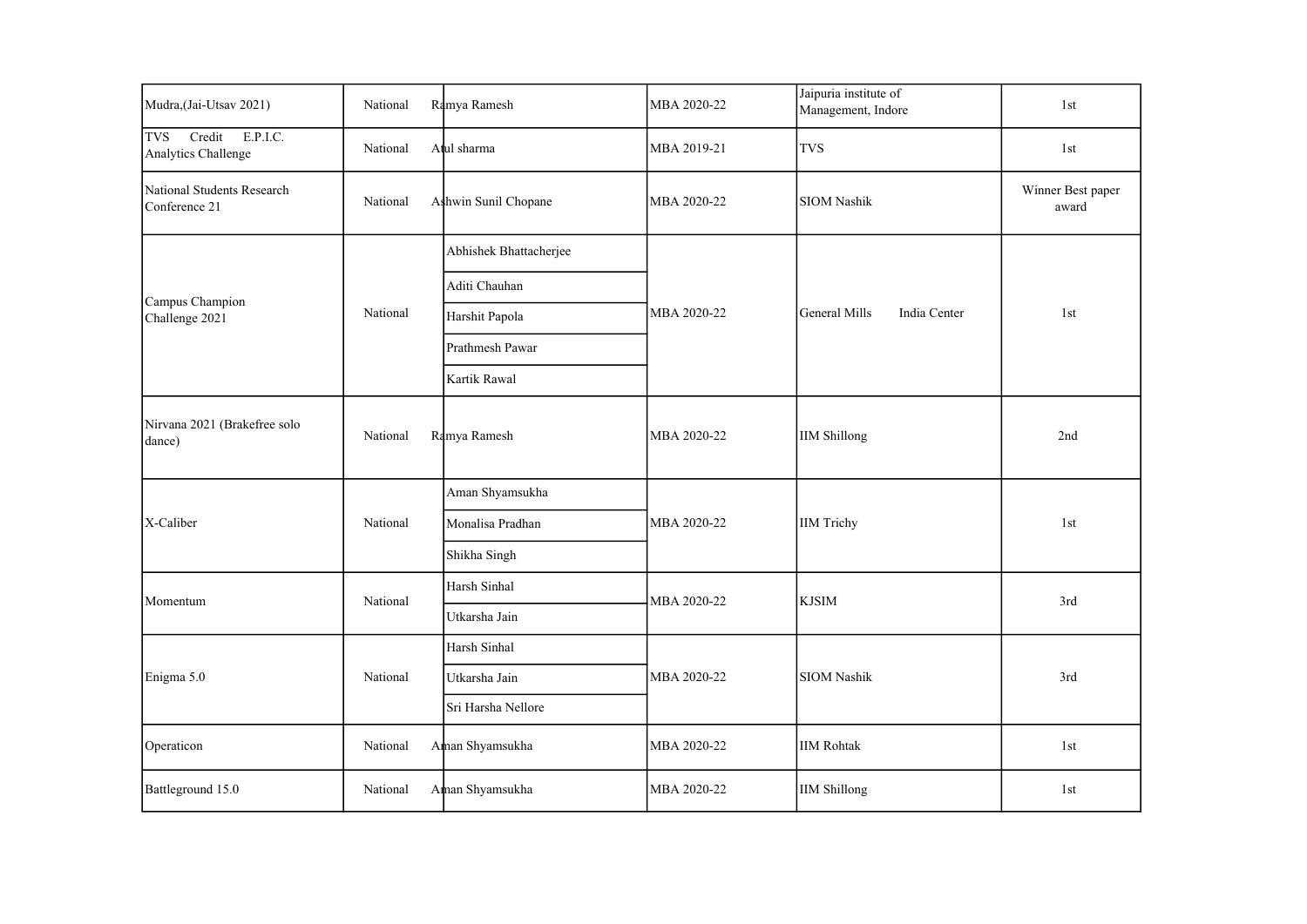| DataBuzz                                                 | National | Aurnob Banerjee        | MBA 2020-22 | Indian Institute of Technology<br>(IIT), Madras | 3rd                       |
|----------------------------------------------------------|----------|------------------------|-------------|-------------------------------------------------|---------------------------|
|                                                          |          | Harsh Sinhal           |             |                                                 |                           |
| Toastmasters Joint Meet                                  | National | Soubhik Halder         | MBA 2020-22 | Toastmasters for Hyderabad<br>Entrepreneurs     | Best Role Player<br>Award |
| ClueOdessey, Treasure Hunt:                              |          | Kalpak Gowardipe       |             |                                                 |                           |
| Drishti Annual B School Event<br>2020                    | National | Ashwin Chopane         | MBA 2020-22 | <b>SIOM Nashik</b>                              | 1st                       |
|                                                          |          | Imran Gadkari          |             |                                                 |                           |
| Aquaregia 2021- Solo<br>western dance                    | National | Ramya Ramesh           | MBA 2020-22 | University Maharaja<br>College                  | 2nd                       |
| Audacity 21 - Just Dance                                 | National | Ramya Ramesh           | MBA 2020-22 | <b>IIM Udaipur</b>                              | 1st                       |
| Opscon - The ultimate<br>logistics opcellence            | National | Ramya Ramesh           | MBA 2020-22 | SIBM pune                                       | 3rd                       |
| OpsEnigma 2.0                                            | National | Ramya Ramesh           | MBA 2020-22 | IIM Udaipur                                     | 3rd                       |
| OpsKarya Operations Case<br>Simulation: Drishti Annual B | National | Vignesh Kumar V        | MBA 2019-21 | <b>SIOM Nashik</b>                              | 1st                       |
| School Event 2020                                        |          | Clements Glenda Rosy   |             |                                                 |                           |
|                                                          |          | Pratik Gupta           |             |                                                 |                           |
| SC Quest - Supply Chain Case<br>Study: Drishti Annual B  |          | Abhishek Bhattacherjee |             |                                                 |                           |
| School Event 2020                                        | National | Shalini Dutta          | MBA 2020-22 | <b>SIOM Nashik</b>                              | 3rd                       |
|                                                          |          | Vaishnavi Gadde        |             |                                                 |                           |
| Enigma 5.0 - Consulting Case                             |          | Sri Harsha Nellore     |             |                                                 |                           |
| Study: Drishti Annual B<br>School Event                  | National | Utkarsha Jain          | MBA 2020-22 | <b>SIOM Nashik</b>                              | 3rd                       |
|                                                          |          | Harsh Sinhal           |             |                                                 |                           |
| Opstraints -Caselets: Drishti                            |          | Vignesh Kumar V        |             |                                                 |                           |
| Annual B School Event 2020                               | National | Clements Glenda Rosy   | MBA 2019-21 | <b>SIOM Nashik</b>                              | 3rd                       |
|                                                          |          | Pratik Gupta           |             |                                                 |                           |
| CarEasy Spark season 1:                                  | National | Vignesh Kumar V        | MBA 2019-21 | Car Easy                                        | Finalist                  |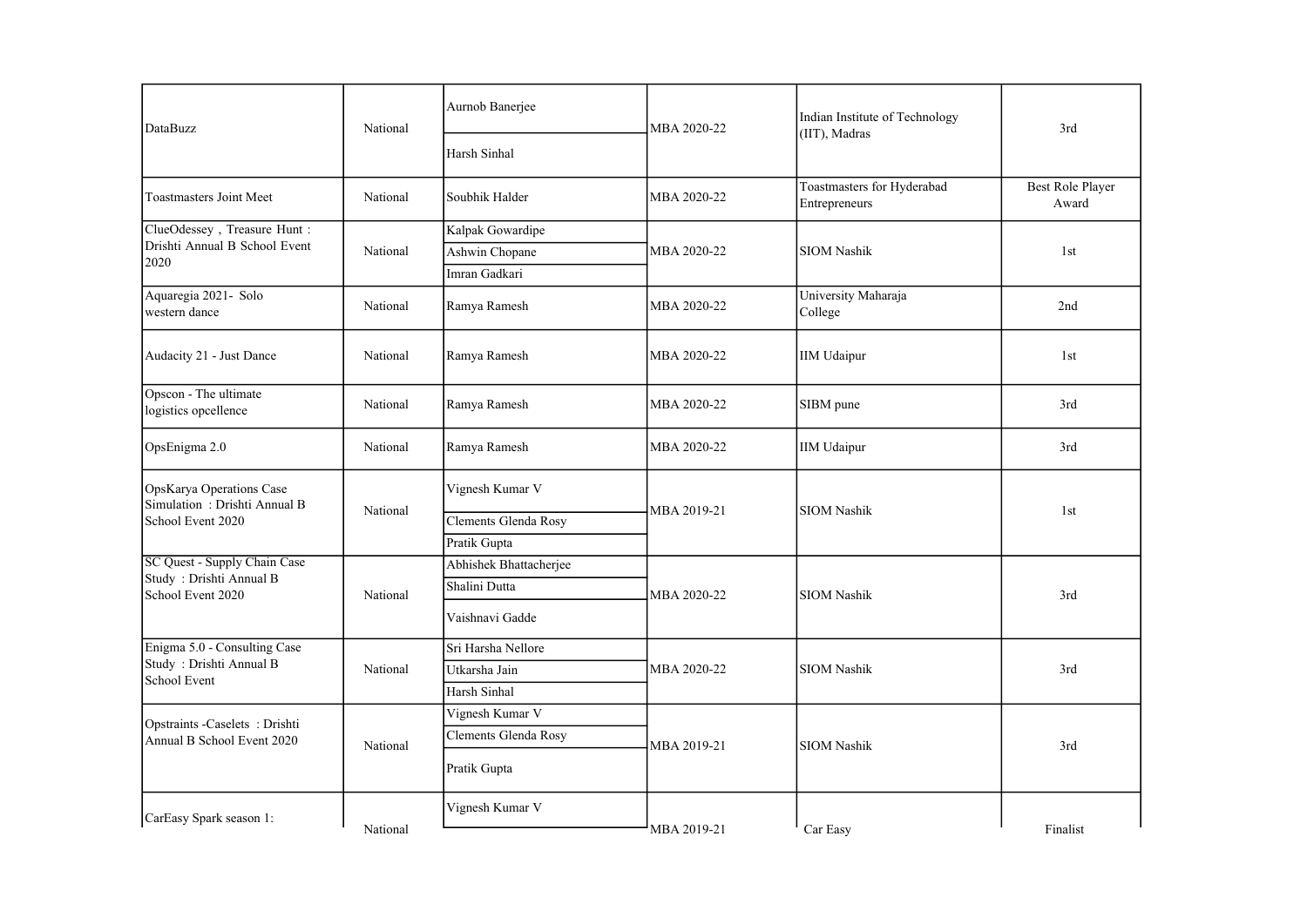| CarEasy Spark season 1:                              | National |                                                         |                     |                                                    | Finalist                                      |
|------------------------------------------------------|----------|---------------------------------------------------------|---------------------|----------------------------------------------------|-----------------------------------------------|
| Campus Challenge                                     |          | Glenda Clements                                         | MBA 2019-21         | Car Easy                                           |                                               |
|                                                      |          | Pratik Gupta                                            |                     |                                                    |                                               |
|                                                      |          | Vignesh Kumar V                                         |                     |                                                    |                                               |
| Crosscase                                            | National | Glenda Clements                                         | MBA 2019-21         | Crossskills                                        | Finalist                                      |
|                                                      |          | Pratik Gupta                                            |                     |                                                    |                                               |
| National Quiz Competition                            | National | Shikha Singh                                            | MBA 2020-22         | Summachar.in                                       | Amongest 15th<br>fastest                      |
| Ingenious : The Infosys B School<br>Competition 2020 | National | Adarsh Singh<br>Bhanu Pratap Singh<br>Ramaraju Akhilesh | MBA 2019-21         | Infosys                                            | Amongest 18<br>finalist / Missed<br>Runner up |
|                                                      |          | Rahul Nautiyal,                                         |                     |                                                    |                                               |
| SAP University Alliances ERP                         | National | Aishwarya Kulkarni,                                     | MBA 2019-21         |                                                    | Participation                                 |
| SIM INDIA COMPETITION                                |          | Aman Shaymsukh                                          |                     | <b>SAP</b><br>University Alliances, India          |                                               |
| 2020                                                 |          | Gaurav Luthra                                           | MBA 2020-22, I year |                                                    |                                               |
|                                                      |          | Krishna Kant                                            |                     |                                                    |                                               |
|                                                      | National | Rahul D S                                               |                     |                                                    |                                               |
| Leagile                                              |          | Rahul Radhakrishnan                                     | MBA 2020-22, I year | <b>IIT</b> Mumbai                                  | National Finalist                             |
|                                                      |          | Suraj B                                                 |                     |                                                    |                                               |
|                                                      |          | Harsh Sinhal                                            |                     |                                                    |                                               |
| Dakshta-The Operations Event                         | National | Anuvrat Shukla                                          | MBA 2020-22         | <b>DOMS IIT MADRAS</b>                             | Top 5                                         |
|                                                      |          | Akshay Dusane                                           |                     |                                                    |                                               |
| OperaTrade Case                                      | National | Sarath Rajeev                                           | MBA 2020-22         | <b>IIFT Kolkata</b>                                | Special Mention                               |
| Competition                                          |          | Ramya Ramesh                                            |                     |                                                    |                                               |
|                                                      |          | Anuvrat Shukla                                          |                     |                                                    |                                               |
| PharmaBiz                                            | National | Ayan Bhunia                                             | MBA 2020-22         | Indian Institute of Foreign Tra National Finalists |                                               |
|                                                      |          | Vishvam Kabra                                           |                     |                                                    |                                               |
| Crowdera Case Study                                  | National | Shikha Singh                                            | MBA 2020-22         | Vans Skilling                                      | Top 50                                        |
| Competition                                          |          | Gaurav Luthra                                           |                     |                                                    |                                               |
|                                                      |          | Akhilesh Ramaraju                                       |                     |                                                    |                                               |
| Infosys ingenious                                    | National | <b>Bhanu Pratap Singh</b>                               | MBA 2019-21         | Infosys                                            | National Finalist                             |
|                                                      |          | Adarsh Singh                                            |                     |                                                    |                                               |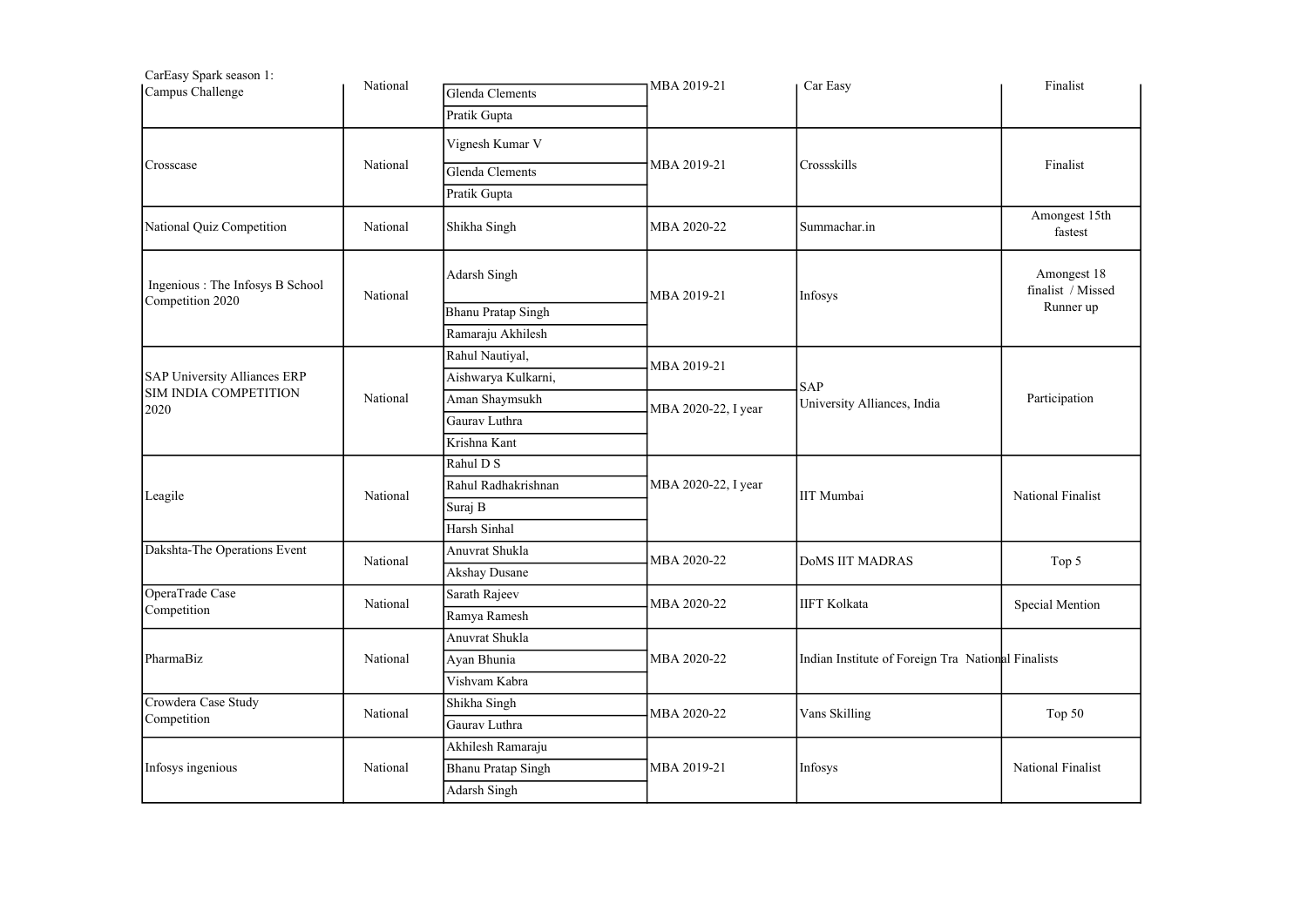| Opniscient             | National | Vatsal Gupta   | MBA 2020-22 | MDI-Gurgaon                                                                                                                                                       | National Finalist           |
|------------------------|----------|----------------|-------------|-------------------------------------------------------------------------------------------------------------------------------------------------------------------|-----------------------------|
|                        |          | Harshit Papola |             |                                                                                                                                                                   |                             |
| Opvasion               | National | Vatsal Gupta   | MBA 2020-22 | IIT-Delhi                                                                                                                                                         | 7th Rank                    |
|                        |          | Harshit Papola |             | <b>IIM-Lucknow</b><br>Infusion, IIM Rohtak<br><b>IIM</b> Indore<br>SCHMRD, Pune<br><b>IIM Kozhikode</b><br>IIM, Bodh Gaya<br><b>SPJIMR</b><br><b>IIM Amritsar</b> |                             |
|                        | National | Vatsal Gupta   |             |                                                                                                                                                                   |                             |
| Trilogy                |          | Harshit Papola | MBA 2020-22 |                                                                                                                                                                   | National Finalist           |
|                        |          | Aditi Chauhan  |             |                                                                                                                                                                   |                             |
| Operazione, Conspectus | National | Ramya Ramesh   | MBA 2020-22 |                                                                                                                                                                   | National Finalist           |
|                        |          | Sarath Rajeev  |             |                                                                                                                                                                   |                             |
|                        |          | Shikha Singh   |             |                                                                                                                                                                   |                             |
| Imperium               | National | Sanjeev Joshi  | MBA 2020-22 |                                                                                                                                                                   | National Finalist           |
|                        |          | Gaurav Luthra  |             |                                                                                                                                                                   |                             |
|                        |          | Shikha Singh   |             |                                                                                                                                                                   |                             |
| Tact4Ops               | National | Sanjeev Joshi  | MBA 2020-22 |                                                                                                                                                                   | National Finalist           |
|                        |          | Gaurav Luthra  |             |                                                                                                                                                                   |                             |
|                        |          | Shikha Singh   |             |                                                                                                                                                                   |                             |
| Opfeat                 | National | Manisha Bhat   | MBA 2020-22 |                                                                                                                                                                   | National Finalist           |
|                        |          | Shreyas Singh  |             |                                                                                                                                                                   |                             |
| Protathlitis           | National | Shikha Singh   | MBA 2020-22 |                                                                                                                                                                   | Letter of<br>Recommendation |
|                        |          | Harsh Sinhal   |             |                                                                                                                                                                   |                             |
| Get, Set Case          | National | Utkarsha Jain  | MBA 2020-22 |                                                                                                                                                                   | National Finalist           |
|                        |          | Harsh Sinhal   |             |                                                                                                                                                                   |                             |
| Ops-Samadhan           | National | Utkarsha Jain  | MBA 2020-22 |                                                                                                                                                                   | National Finalist           |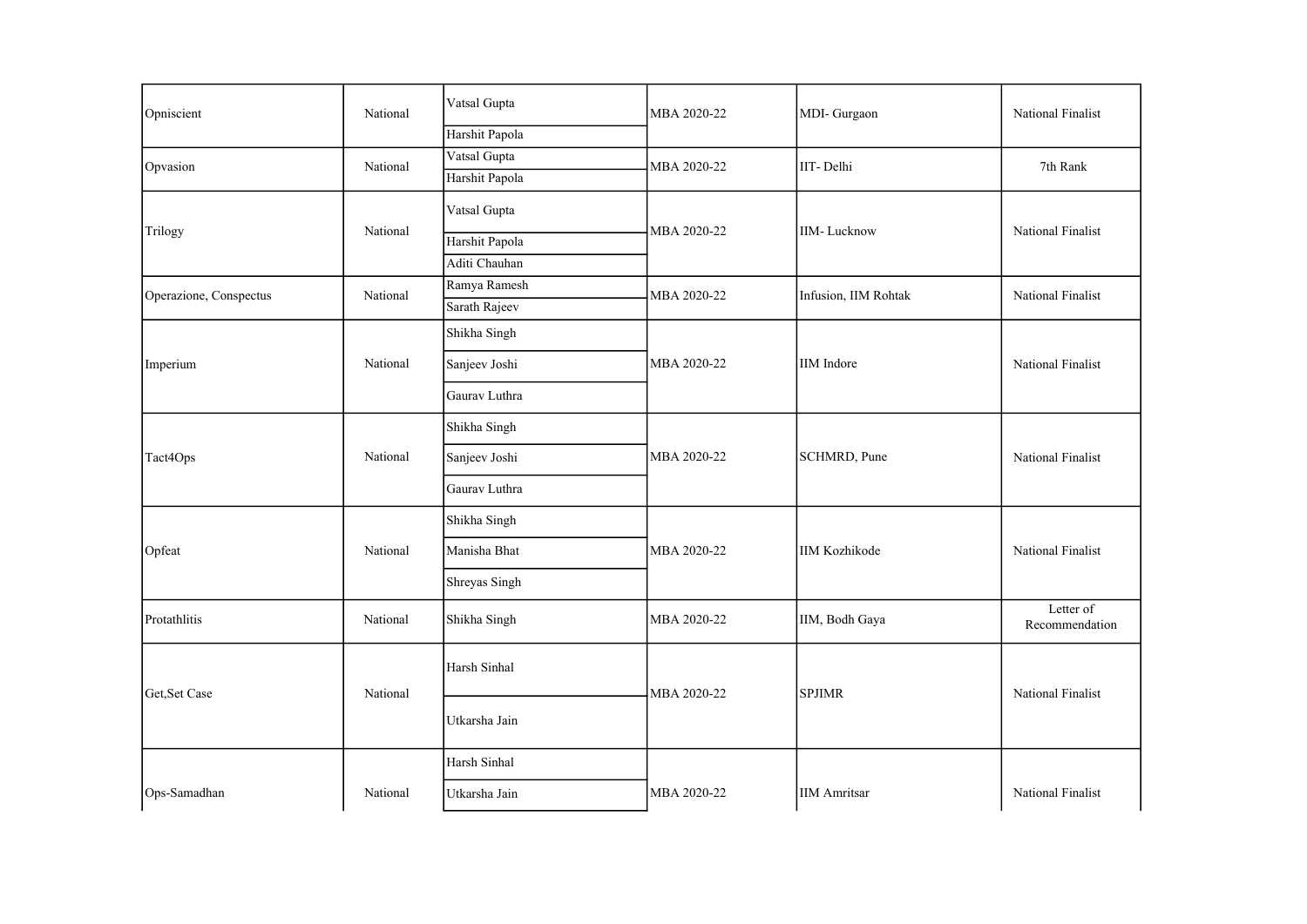|                                                         |          | Abhijith Nair   |                                                                         |                   |                   |
|---------------------------------------------------------|----------|-----------------|-------------------------------------------------------------------------|-------------------|-------------------|
|                                                         |          | Harsh Sinhal    |                                                                         |                   |                   |
| Cypher 2.0                                              | National | Aurnob Banerjee | MBA 2020-22                                                             | <b>IIM Raipur</b> | National Finalist |
| Abhigyata                                               | National | Harsh Sinhal    | MBA 2020-22<br><b>IIM</b> Amritsar<br>MBA 2020-22<br><b>SIOM Nashik</b> |                   | National Finalist |
|                                                         |          | Aurnob Banerjee |                                                                         |                   |                   |
|                                                         |          | Harsh Sinhal    |                                                                         |                   |                   |
| HR'O'Mania                                              | National | Utkarsha Jain   |                                                                         |                   | National Finalist |
|                                                         |          | Abhijith Nair   |                                                                         |                   |                   |
| Dare2Compete Online Quizzing<br>Festival (OQF) Season 6 | National | Aurnob Banerjee | MBA 2020-22                                                             | Dare2Compete      | Rank 35           |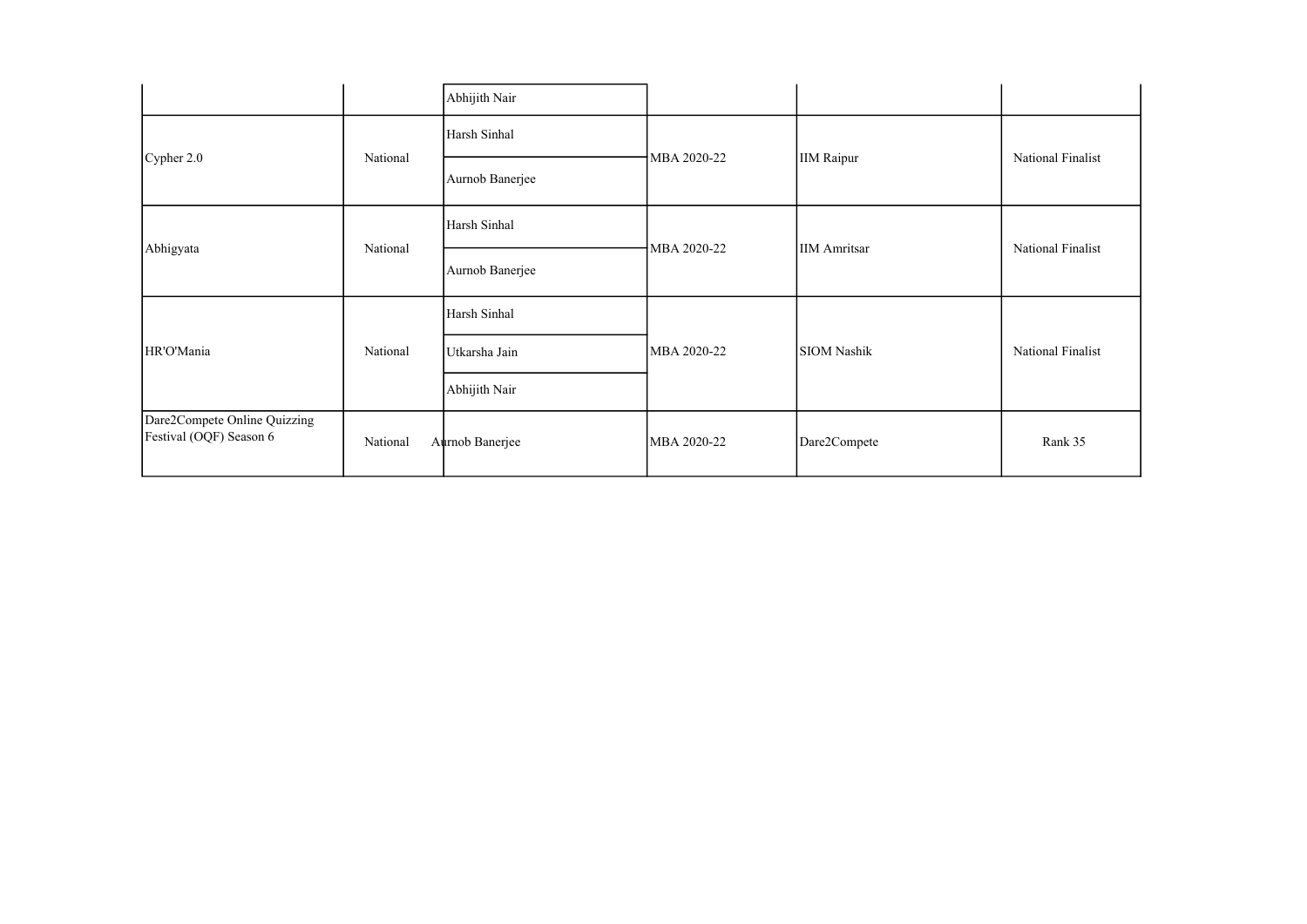## **Academic Year** 2019-2020

| <b>Competition Name / Award</b><br><b>Name</b>                                      | Level    | <b>Name of the Students</b>          | <b>Batch</b> | Organiser                | Awards won /<br><b>Rank received</b> |
|-------------------------------------------------------------------------------------|----------|--------------------------------------|--------------|--------------------------|--------------------------------------|
|                                                                                     |          | Bhende Rachana Pramod                |              |                          |                                      |
| Case Latte 2019                                                                     | National | Madhur Mandhan                       | MBA 18-20    | <b>SIBM</b> Pune         | 2nd                                  |
|                                                                                     |          | Sanjith Rajagopal                    |              |                          |                                      |
| Srijan 2.0                                                                          | National | <b>Bhende Rachana Pramod</b>         | MBA 18-20    | <b>SIMS</b> Pune         | 1st                                  |
|                                                                                     |          | Lidhin Babu                          |              |                          |                                      |
| Ingenious 2019                                                                      | National | Tibrewala Punit Sanjay               | MBA 19-21    | Infosys Ltd.             | 1st Runnerup                         |
|                                                                                     |          | Babar Aditya Bhaskarrao              |              |                          |                                      |
|                                                                                     |          | Gujarathi Yash Sudhir                |              |                          | 1st                                  |
| <b>OPTAQON</b>                                                                      | National | Pathak Parag Sunil                   | MBA 18-20    | <b>IIM Visakhapatnam</b> |                                      |
|                                                                                     |          | R Sankara Naravanan                  |              |                          |                                      |
| Opniscient                                                                          | National | Sanit Kumar Kundu                    | MBA 19-21    | <b>MDI</b> Gurgaon       | Partcipation                         |
|                                                                                     |          | Suman Nandi                          |              |                          |                                      |
| CII Manufacturing quiz                                                              | National | Summit Saxena                        | MBA 18-20    | <b>CII</b>               | Partcipation                         |
| Ninjacart B-school Case Study<br>Competition                                        | National | Summit Saxena                        | MBA 18-20    | Ninjacart                | Partcipation                         |
| <b>AIMS</b> International Summer<br>Internship competition (AISIC<br>2019)          | National | <b>Ankit Dixt</b>                    | MBA 18-20    | <b>AIMS</b>              | 1st                                  |
| <b>AIMS</b> International Summer<br>Internship competition (AISIC<br>$ 2019\rangle$ | National | Ramanathan Lakshmanan                | MBA 18-20    | <b>AIMS</b>              | 3rd                                  |
| <b>AIMS</b> International Summer<br>Internship competition (AISIC<br>(2019)         | National | Disha Malhotra                       | MBA 18-20    | <b>AIMS</b>              | Consolation prize                    |
| B-school competition, "OpsAthena                                                    | National | Hrishikesh Palande<br>Swapnil Samant | MBA 19-21    | SIBM Bengalru            | 1st                                  |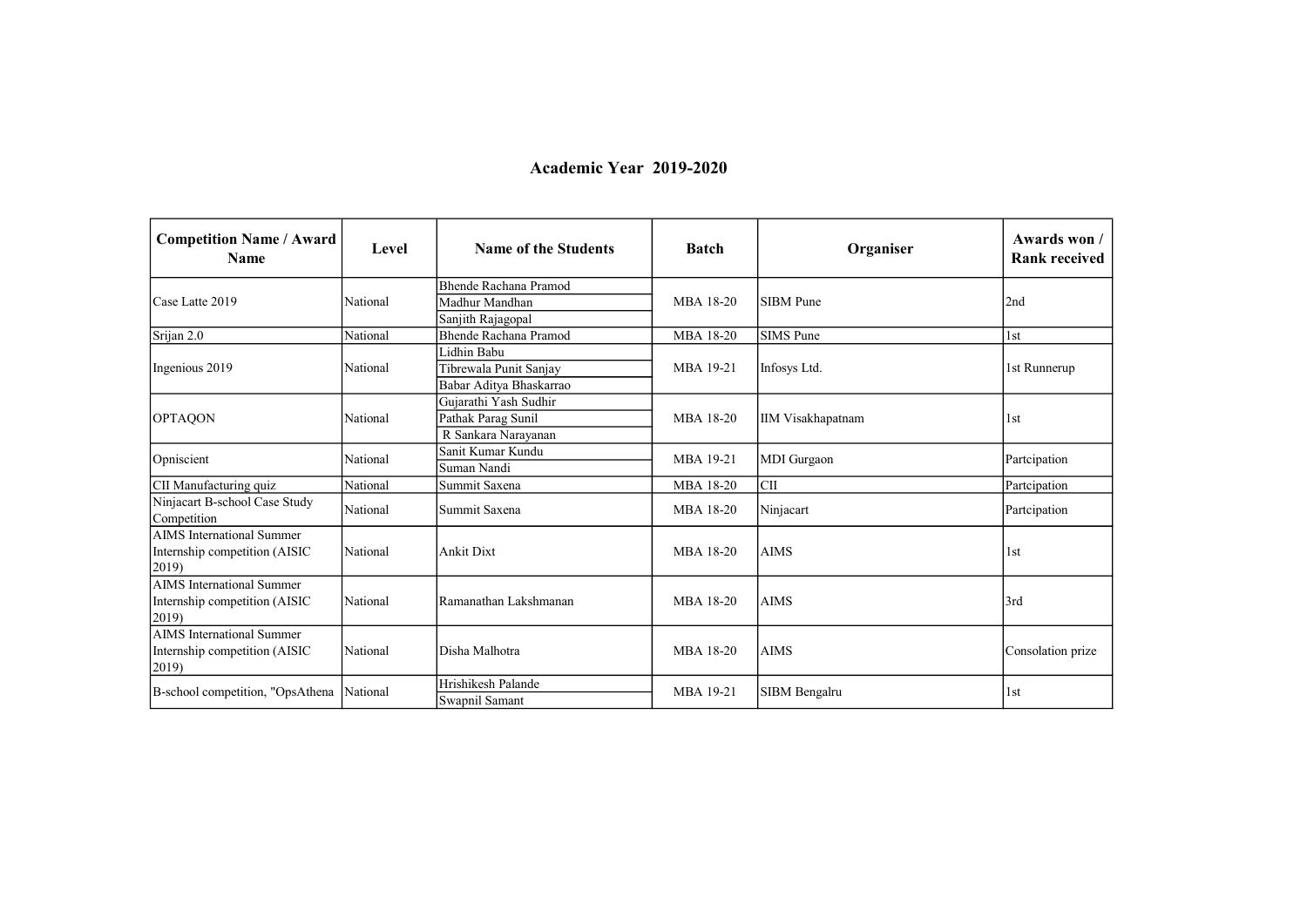## **Academic Year** 2018-19

| <b>Competition Name / Award</b><br><b>Name</b>                                                                      | Level      | <b>Name of the Students</b>                                                                                                    | <b>Batch</b> | Organiser                                                  | Awards won /<br><b>Rank received</b> |
|---------------------------------------------------------------------------------------------------------------------|------------|--------------------------------------------------------------------------------------------------------------------------------|--------------|------------------------------------------------------------|--------------------------------------|
| Optimus Vista competition                                                                                           | National   | Sanket Patil, Vishal Sunkishala, Vishal<br>Sharma                                                                              | MBA 2017-19  | <b>IIM</b> Bangalore                                       | 2nd                                  |
| Institute of Supply Chain<br>Management, 4th Logistics and<br>Supply Chain Award- Best<br>Summer internship project | National   | Mr. Rahul Kapoor                                                                                                               | MBA 2017-19  | <b>ISCM</b>                                                | 1st                                  |
| Swachh Bharat Summer Internship<br>2018                                                                             | University | Kiran Mokal                                                                                                                    | MBA 2017-19  | Minstry of Drinking water and sanitation,<br>Govt of India | 1st                                  |
| Swachh Bharat Summer Internship<br>2018                                                                             | University | Parth Upadhyay, Ankur Saxena,<br>Raunak Tiwari, Mrunal Ingole, Kiran<br>Mokal, Deepak Swain, Vishal<br>Sunkrishala, Pavan More | MBA 2017-19  | Minstry of Drinking water and sanitation,<br>Govt of India | 1st                                  |
| Concord, The Management<br>Olymapics 2019                                                                           | National   | Sanket Patil, Vishal Sharma, Kashif Seth,<br>Kumar Akashdeep                                                                   | MBA 2017-19  | IMT, Nagapur                                               | 1st                                  |
| NMIPL-Academic and Finnacle                                                                                         | National   | Vishal Sunkrishala, Vishal Sharma                                                                                              | MBA 2017-19  | NMIMS Hydrabad                                             | 1st                                  |
| Analyse Agunt                                                                                                       | National   | Sanket Patil, Kashif Seth, Kumar<br>Akashdeep                                                                                  | MBA 2017-19  | NMIMS Hydrabad                                             | 1st                                  |
| Aagamya 3.0 contest                                                                                                 | National   | Kashif Seth, Kumar Akashdeep                                                                                                   | MBA 2017-19  | SIBM Hydrabad                                              | 2nd                                  |
| Opereshon contest                                                                                                   | National   | Sanket Patil, Vishal Sunkishala, Vishal<br>Sharma                                                                              | MBA 2017-19  | SIBM Hydrabad                                              | 1st                                  |
| Fintango Contest                                                                                                    | National   | Sanket Patil, Vishal Sunkishala, Vishal<br>Sharma                                                                              | MBA 2017-19  | SIBM Hydrabad                                              | 1st                                  |
| Corpcon 2.0                                                                                                         | National   | Kashif Seth, Kumar Akashdeep                                                                                                   | MBA 2017-19  | SIBM Hydrabad                                              | 3rd                                  |
| Opfeat 18                                                                                                           | National   | Sumit Saxena                                                                                                                   | MBA 2018-20  | <b>IIM Kozhikode</b>                                       |                                      |
| Kryptomize Simulation                                                                                               | National   | Sanket Patil, Vishal Sharma, Kashif<br>Sheth                                                                                   | MBA 2017-19  | IIM Indore Mumbai Campus                                   | 2nd                                  |
| Simul - Up Business Simulation                                                                                      | National   | Sanket Patil, Vishal Sharma, Kashif<br>Sheth                                                                                   | MBA 2017-19  | IIM Indore Mumbai Campus                                   | 1st                                  |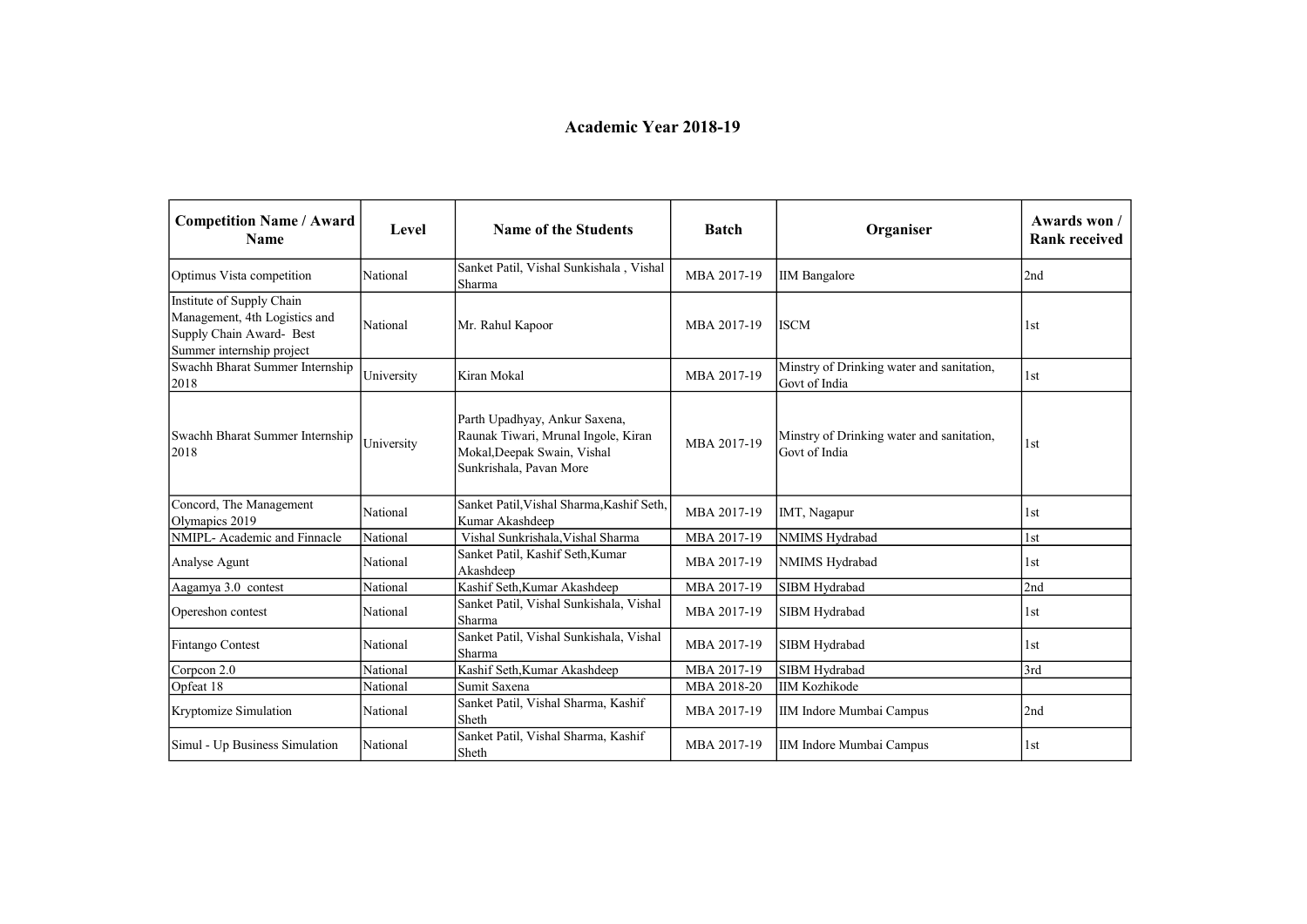## **Academic Year** 2017-18

| <b>Competition Name / Award</b><br><b>Name</b>                                              | Level    | <b>Name of the Students</b>                                            | <b>Batch</b> | Organiser                                                                                         | Awards won /<br><b>Rank received</b>                           |
|---------------------------------------------------------------------------------------------|----------|------------------------------------------------------------------------|--------------|---------------------------------------------------------------------------------------------------|----------------------------------------------------------------|
| IE4 Summer Trainee Awards 2017                                                              | National | Mr. Anish K                                                            | MBA 2016-18  | E4 Development and Coaching Ltd.                                                                  | First Rank in<br>Operations<br>Category                        |
| E4 Summer Trainee Awards 2017                                                               | National | Udgar Antani                                                           | MBA 2016-18  | E4 Development Ltd                                                                                | Top 10 Summer<br>Trainee Award                                 |
| AIMS Weschool competition                                                                   | National | Aditya Sharma                                                          | MBA 2017-19  | Association of Indian Management Schools                                                          | The finalist of<br>AIMS-Weschool<br>Innovation category        |
| Sports Scholarship                                                                          | Others   | Joceline Joy                                                           | MBA 2017-19  | USB, SIU                                                                                          | Sports Scholarship<br>of Rs. 22,000 for<br><b>TAEKWONDO</b>    |
| TiE Business Plan Competition                                                               | National | Vijai Pandi, Pradeep Jain, Rahul<br>Mathur, Shubham Jain, Pratik Katke | MBA 2016-18  | <b>TiE Pune</b>                                                                                   | Participation                                                  |
| E4 MBA Inter Collegiate Summer<br>Trainee Awards 2017 (India<br>Region)                     | National | Anish Karkera, Srijan Tiwari                                           | MBA 2016-18  | E4 Development and Coaching Ltd.                                                                  | Joint Winner in<br>Operations<br>Management<br>Category        |
| Renaissance Factotum-The Best<br>Manager and ATIVIZVA 6.0 -<br>Strategy Making at TATTVA 18 | National | Rahul Kapoor, Shailesh Rawat, Kshitij<br>Rawat, Rohit Kawadkar         | MBA 2017-19  | Lal Bahadur Shastri Institute of Management,<br>New Delhi                                         | Participation                                                  |
| OpsQuest 2.0 - Inter College Beer<br>Simulation Game                                        | National | Sanket Patil, Vishal Sharma, Vishal<br>Sunkishala, Kashif Seth         | MBA 2017-19  | K J Somaiya Institute of Management Studies<br>and Research, Vidyavihar, Mumbai                   | Participation                                                  |
| "The Strategist" and "Inventario"                                                           | National | Sahil Sachdeva, Vivek Kumar Ray                                        | MBA 2017-19  | NMIMS, Hyderabad                                                                                  | 1st                                                            |
| <b>ISCEA Ptak Prize 2017</b>                                                                | National | Vikram MD, Anuradha Sharma                                             | MBA 2016-18  | International Supply Chain Education<br>Alliance with Jindal Business School, Sonepat India round | Runners Up for                                                 |
| <b>GEP</b> Gameplan                                                                         | National | Anuradha Sharma, G M Archana                                           | MBA 2016-18  | <b>GEP</b> Consulting                                                                             | Participation                                                  |
| Crack the Case 3.0                                                                          | National | Joseph Yesuvadian, Sanaeya<br>Mondegari, Vignesh SS                    | MBA 2016-18  | Sankriya, The operations and General<br>Management Club of IIM Ranchi                             | The team was First<br>runners up in<br>national<br>competition |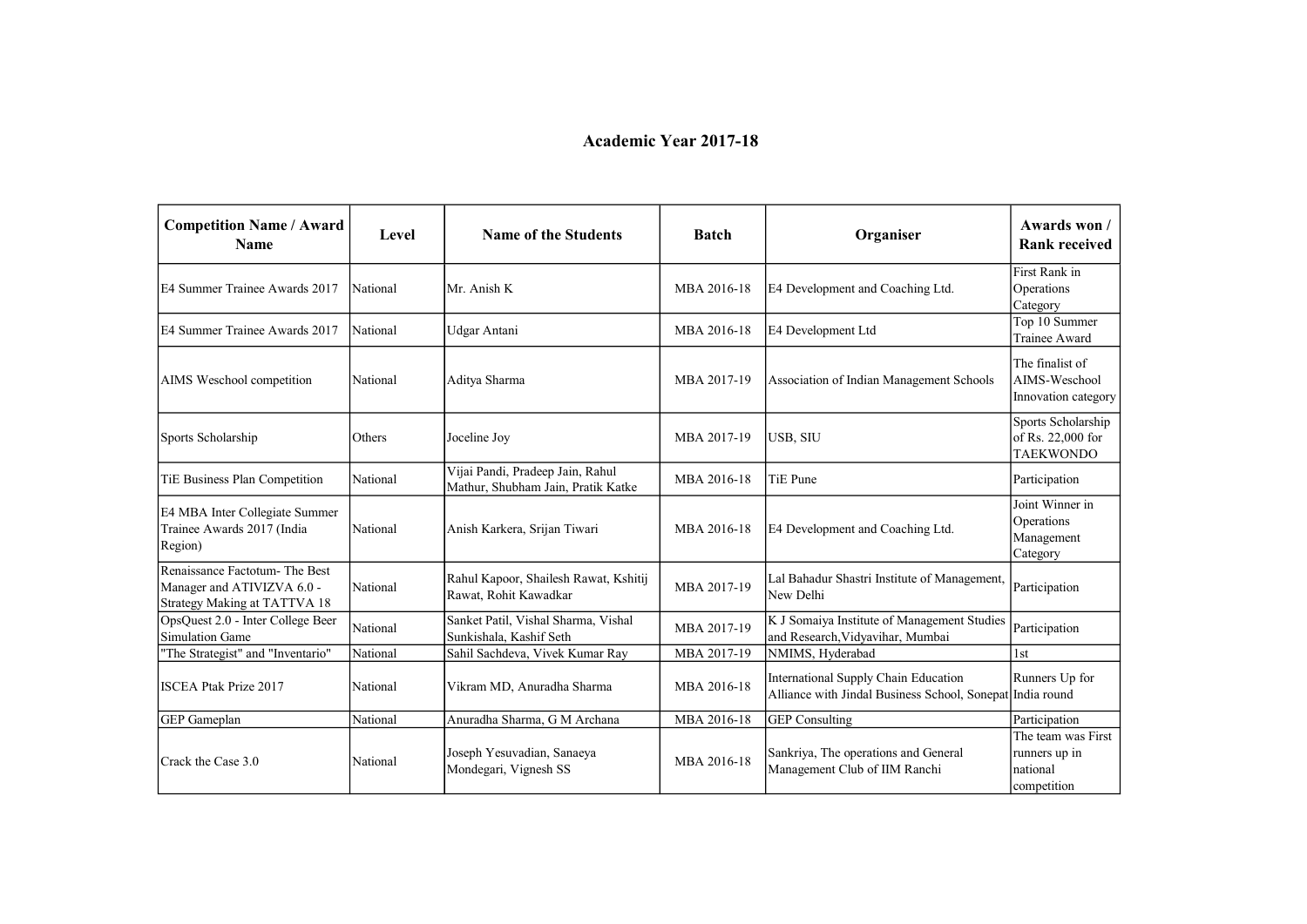| <b>Competition Name / Award</b><br><b>Name</b>                         | Level         | <b>Name of the Students</b>                                 | <b>Batch</b> | Organiser                                                   | Awards won /<br><b>Rank received</b>                              |
|------------------------------------------------------------------------|---------------|-------------------------------------------------------------|--------------|-------------------------------------------------------------|-------------------------------------------------------------------|
| 2016-17                                                                | National      | Preeti Agrahari & Takshil Nagar                             | MBA 2016-18  | Narsee Monjee Hyderabad.                                    | The Runners Up                                                    |
| Case Study Competition                                                 | National      | Tanmay Borulkar & Abhishek<br>Deshpande                     | MBA 2015-17  | IIT Mumbai                                                  | 2nd                                                               |
| The E4 Intercollegiate Summer<br>Trainee Awards 2016 (India<br>Region) | National      | Rajesh H                                                    | MBA 2015-17  | e4 Development and Coaching Limited                         | Top-10 Summer<br>Trainee Award                                    |
| The E4 Intercollegiate Summer<br>Trainee Awards 2016 (India<br>Region) | National      | Udgar Antani                                                | MBA 2015-17  | E4 Development Ltd                                          | Top-10 Summer<br>Trainee Award                                    |
| <b>ICOSCM-2016</b>                                                     | International | Chetan Saxena and Naman Singh                               | MBA 2015-17  | <b>SIOM Nashik</b>                                          | Best paper award                                                  |
| Carpe-Diem                                                             | National      | Vijai Pandi<br>Shubham Jain<br>Rahul Mathur<br>Pradeep Jain | MBA 2016-18  | IIM Kolkata                                                 | Particpation                                                      |
| CII student Essay Competition "The<br>India we want"- 3rd edition      | National      | Ayona Chakraborty                                           | MBA 2015-17  | CII Western Region                                          | 3rd                                                               |
| Elixir                                                                 | National      | Tanmay Borulkar and Aditya Joshi                            | MBA 2015-17  | <b>IIM Raipur</b>                                           | 1st                                                               |
| Case Study Competition                                                 | National      | Vivek Munshi and Anuradha Sharma                            | MBA 2016-18  | HR Club of Goa Institute of Management                      | 3rd                                                               |
| The E4 Intercollegiate Summer<br>Trainee Awards 2016 (India<br>Region) | National      | Ankit Gupta                                                 | MBA 2015-17  | E4 Development and Coaching Limited,<br>Mumbai              | <b>Beat Summer</b><br>Internship                                  |
| Internshala Business Case Contest                                      | National      | Anuradha Sharma                                             | MBA 2016-18  | Internshala in Association with Reliance                    | 2nd Runner Up in<br>the event                                     |
| Deloitte Maverick Case Challenge                                       | National      | Sunil Das, Gaurav Karn, Nitish<br>Salankey                  | MBA 2015-17  | Deloitte Maverick Team                                      | Reached final                                                     |
| Deloitte Maverick Be The One                                           | National      | Jigar Gajjar                                                | MBA 2015-17  | Deloitte Maverick Team in association with<br>NMIMS, Mumbai | National Winner of<br>the Contest                                 |
| <b>APICS CSIM Certification</b>                                        | International | Kavin M                                                     | MBA 2015-17  | <b>APICS</b>                                                | Successfully<br>completed the<br>CPIM certification<br>from APICS |
| Mindboggler: Case Study<br>competition                                 | National      | Vimal Singh, Prateek Gupta, Elvin<br>Clements               | MBA 2015-17  | Symbiosis Institute of International Business               | Particpation                                                      |
| Training cum Certifiation Session<br>for Global CSM Certification      | International | Atul Kumar                                                  | MBA 2015-17  | Scrum Alliance                                              | Qualified the<br>Certified Scrum<br>Master certification          |